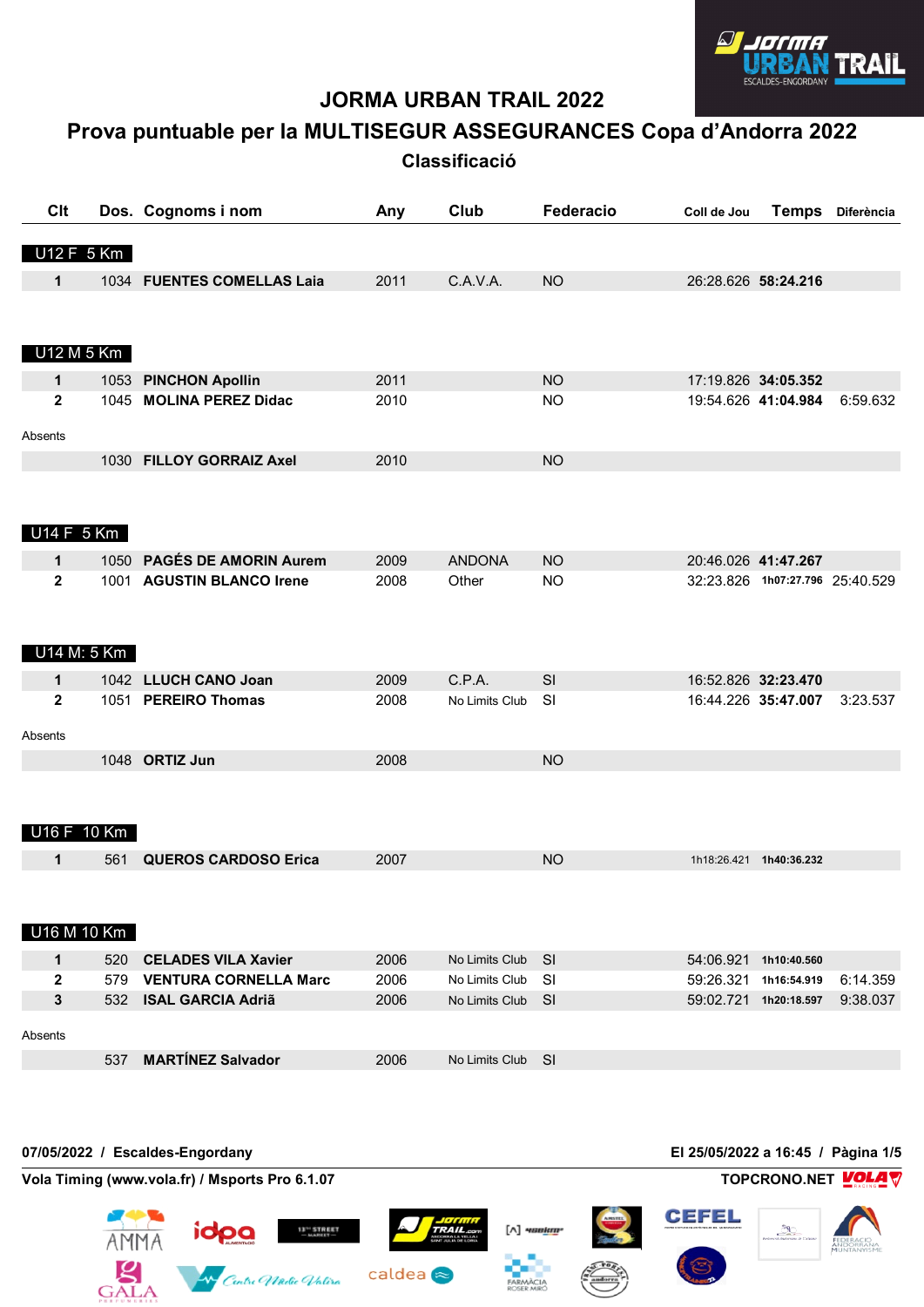

#### **Prova puntuable per la MULTISEGUR ASSEGURANCES Copa d'Andorra 2022 Classificació**

| Clt          |     | Dos. Cognoms i nom          | Any  | Club           | Federacio       | Coll de Jou | Temps       | Diferència            |
|--------------|-----|-----------------------------|------|----------------|-----------------|-------------|-------------|-----------------------|
|              |     |                             |      |                |                 |             |             |                       |
| U18 F 10 Km  |     |                             |      |                |                 |             |             |                       |
| 1            | 502 | <b>ANCION HAVET Lea</b>     | 2004 | No Limits Club | -SI             | 1h00:18.821 | 1h17:21.555 |                       |
| $\mathbf{2}$ | 557 | <b>PEREIRO Alexandra</b>    | 2005 | No Limits Club | -SI             | 1h21:52.821 |             | 1h51:00.466 33:38.911 |
|              |     |                             |      |                |                 |             |             |                       |
| U18 M 10 Km  |     |                             |      |                |                 |             |             |                       |
| 1            | 556 | <b>PALMITJAVILA Max</b>     | 2005 | No Limits Club | <b>SI</b>       | 50:42.521   | 1h05:54.102 |                       |
| 2            | 517 | <b>CASANOVAS REINA Marc</b> | 2004 | No Limits Club | -SI             | 51:16.121   | 1h06:11.066 | 16.964                |
| 3            | 558 | <b>PINCHON Antonin</b>      | 2005 | <b>ANDONA</b>  | NO <sub>1</sub> | 52:59.721   | 1h09:03.366 | 3:09.264              |
| 4            | 548 | <b>NAUDI RUBIO Miquel</b>   | 2005 | C.P.A.         | <b>SI</b>       | 59:29.721   | 1h17:20.576 | 11:26.474             |
| 5            | 505 | <b>BAILLAT MISEREZ Ivan</b> | 2004 | Other          | NO.             | 1h07:01.921 |             | 1h26:56.016 21:01.914 |
|              |     |                             |      |                |                 |             |             |                       |
|              |     |                             |      |                |                 |             |             |                       |
| O19 F 21 Km  |     |                             |      |                |                 |             |             |                       |

|              | 5001 | <b>TREMPS Claudia</b>              | 1996 | Asics Team                 | <b>SI</b> | 1h59:02.809 | 2h15:32.862           |                       |
|--------------|------|------------------------------------|------|----------------------------|-----------|-------------|-----------------------|-----------------------|
| $\mathbf{2}$ | 20   | <b>FIELDER Caitlin</b>             | 1992 | Salomon                    | <b>SI</b> | 2h01:33.609 | 2h18:22.261           | 2:49.399              |
| 3            | 15   | <b>CROS Jeanne</b>                 | 1997 | No Limits Club             | -SI       | 2h14:37.209 |                       | 2h33:53.274 18:20.412 |
| 4            | 40   | <b>MONKHOUSE Jessica</b>           | 1984 |                            | NO.       | 2h43:26.709 | 3h05:07.117 49:34.255 |                       |
| 5            | 3    | <b>ALMEIDA Sandra</b>              | 1971 | Club Mountain Women        | <b>SI</b> | 2h44:27.509 |                       | 3h06:37.699 51:04.837 |
| 6            | 6.   | <b>ATANES FERREIRO Sonia</b>       | 1991 | Other                      | NO.       | 2h48:10.309 | 3h09:52.083 54:19.221 |                       |
| 7            | 10   | <b>CAPAROS Olga</b>                | 1991 |                            | NO.       | 2h48:15.809 |                       | 3h11:20.735 55:47.873 |
| 8            | 28   | <b>LOPEZ RAMIREZ lolanda</b>       | 1983 | <b>TRIATLO</b>             | SI        | 2h49:36.209 | 3h12:38.535 57:05.673 |                       |
| 9            | 24   | <b>GIBSON Anjie</b>                | 1981 | Other                      | NO.       | 2h50:06.509 |                       | 3h14:21.416 58:48.554 |
| 10           | 5002 | <b>LARREGOLA SANCHEZ Monica</b>    | 1998 | <b>ANDONA</b>              | <b>SI</b> | 2h59:04.009 | 3h23:26.238           | 1h07:53.376           |
| 11           | 50   | <b>RUIZ COBOS Alicia</b>           | 1985 | <b>CE Sanloria</b>         | -SI       | 3h04:31.709 | 3h32:13.362           | 1h16:40.500           |
| 12           | 17   | DE LA FUENTE Maria Del Pino        | 1970 | C.P.A.                     | <b>SI</b> | 3h21:40.809 | 3h50:06.446           | 1h34:33.584           |
| 13           | 42   | <b>PIZARRO MARTI-NEZ Jeannette</b> | 1987 | Secció Esportiva Bloc Café | <b>SI</b> | 3h29:57.409 | 3h57:28.721           | 1h41:55.859           |
|              |      |                                    |      |                            |           |             |                       |                       |

#### Absents

| <b>VILARDELL TRENCH Silvia</b> | <b>NC</b> |  |
|--------------------------------|-----------|--|

#### O19 M 21 Km

|              | 58   | <b>LAZARO CORDERO Martí</b>            | 1991 | COS 360 Montanyà SI        |     | 1h42:06.109 | 1h56:49.761 |           |
|--------------|------|----------------------------------------|------|----------------------------|-----|-------------|-------------|-----------|
| $\mathbf{2}$ |      | <b>AGERON Gabin</b>                    | 1999 | Font Romeu                 | NO. | 1h44:44.809 | 2h00:14.611 | 3:24.850  |
| 3            |      | 5006 GASA BIRBE Marc                   | 1998 | <b>CAPS</b>                | -SI | 1h46:43.109 | 2h02:16.327 | 5:26.566  |
| 4            | 41   | <b>PEREZ CRUZ Alvaro</b>               | 1992 | <b>ZENIT</b>               | SI  | 1h48:22.909 | 2h04:25.108 | 7:35.347  |
| 5            | 48   | <b>ROGÉ David</b>                      | 2003 | E.C.P.C.G.R. SI            |     | 1h51:15.509 | 2h08:51.364 | 12:01.603 |
| 6            | 49   | <b>ROGÉ Gerard</b>                     | 2001 | <b>ANDONA</b>              | SI  | 1h52:28.409 | 2h09:49.584 | 12:59.823 |
|              | 33   | <b>MARTÍ-NEZ BERGUILLO Josep Maria</b> | 1982 | Secció Esportiva Bloc Café | NO. | 1h58:05.209 | 2h13:57.052 | 17:07.291 |
| 8            | 5007 | <b>ERENA RIBAS Dani</b>                | 1982 | Otso team                  | -SI | 1h57:45.809 | 2h14:19.142 | 17:29.381 |
| 9            | 38   | <b>MOLINS NIMO Santiago</b>            | 1991 | CE Sanloria                | -SI | 1h59:09.709 | 2h14:25.756 | 17:35.995 |







caldea<sup>®</sup>

 $[\wedge]$  468km



## **07/05/2022 / Escaldes-Engordany El 25/05/2022 a 16:45 / Pàgina 2/5**

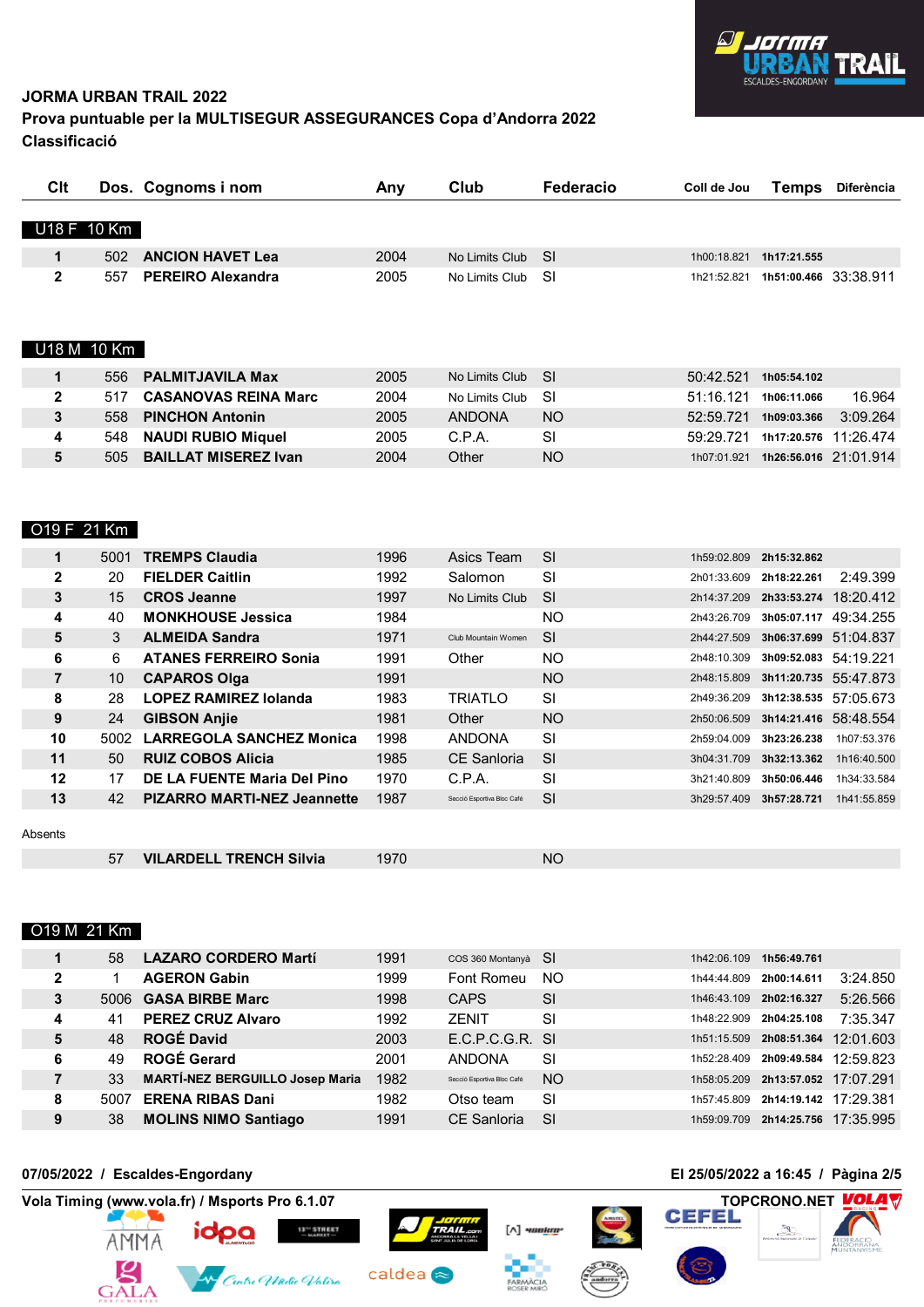

#### **Prova puntuable per la MULTISEGUR ASSEGURANCES Copa d'Andorra 2022 Classificació**

| Clt |                | Dos. Cognoms i nom                   | Any  | Club                    | Federacio | Coll de Jou | <b>Temps</b>                      | <b>Diferència</b>     |
|-----|----------------|--------------------------------------|------|-------------------------|-----------|-------------|-----------------------------------|-----------------------|
| 10  | 53             | <b>TISSIER RUIZ Jordi</b>            | 1985 | <b>CE Sanloria</b>      | <b>SI</b> |             | 2h00:21.609 2h16:56.421 20:06.660 |                       |
| 11  | 51             | <b>SANVICENTE LIUIS</b>              | 1982 | Amics de l'Atletisme SI |           |             | 1h59:40.809 2h17:31.138 20:41.377 |                       |
| 12  | 56             | <b>VIVANCO FRASSETTI Nicolas</b>     | 1998 | Other                   | <b>NO</b> |             | 2h00:45.809 2h19:58.482 23:08.721 |                       |
| 13  | 19             | <b>DUPLAS MATEOS Miguel Angel</b>    | 1979 | GR 33- XIBECA NO        |           |             | 2h02:58.909 2h20:04.001 23:14.240 |                       |
| 14  | 23             | <b>GEADA Hugo</b>                    | 1988 |                         | <b>NO</b> |             | 2h02:38.809 2h21:05.220 24:15.459 |                       |
| 15  | 8              | <b>BERROYA DEL CUETO Gerard</b>      | 1979 |                         | SI        |             | 2h04:40.609 2h21:53.939 25:04.178 |                       |
| 16  | 52             | <b>SOLE TOLDRA Eusebi</b>            | 1964 | F.A.M.                  | SI        |             | 2h05:04.809 2h22:01.035 25:11.274 |                       |
| 17  | 16             | <b>CULLER SALVIA Roger</b>           | 1988 | Other                   | <b>NO</b> | 2h04:34.609 | 2h23:06.520 26:16.759             |                       |
| 18  | 59             | <b>FERRER RIERA Josep</b>            | 1980 | Club EXTA Mad Team      | SI        |             | 2h03:21.709 2h27:42.400 30:52.639 |                       |
| 19  | 39             | <b>MONCLUS LACRUZ David</b>          | 1982 | Other                   | <b>NO</b> | 2h12:31.209 |                                   | 2h30:00.049 33:10.288 |
| 20  | 31             | <b>MACIEL DE QUEIROS Rui Miguel</b>  | 1985 | <b>CE Sanloria</b>      | SI        | 2h11:44.509 |                                   | 2h31:11.615 34:21.854 |
| 21  | 60             | <b>SALERNO Eduardo</b>               | 1981 | <b>CE Sanloria</b>      | SI.       |             | 2h14:20.809 2h33:06.749 36:16.988 |                       |
| 22  | 55             | <b>VIEITEZ Marc</b>                  | 1996 | No Limits Club          | <b>SI</b> |             | 2h14:24.109 2h33:53.195 37:03.434 |                       |
| 23  | 43             | <b>PUENTE ORIOLA Jonatan</b>         | 1986 |                         | <b>NO</b> |             | 2h15:49.309 2h34:14.952 37:25.191 |                       |
| 24  | 11             | <b>CARVALHO Patrick</b>              | 1995 | Other                   | <b>NO</b> |             | 2h14:42.109 2h35:32.191 38:42.430 |                       |
| 25  | 13             | <b>CONTRERAS Thomas</b>              | 1999 |                         | <b>NO</b> |             | 2h15:26.709 2h36:49.736 39:59.975 |                       |
| 26  | 44             | <b>REYES Carles</b>                  | 1965 | Club Triatlo Serradells | <b>SI</b> |             | 2h16:02.809 2h37:06.208 40:16.447 |                       |
| 27  | 25             | <b>GRAELLS ESQUIUS Josep</b>         | 1964 |                         | <b>NO</b> |             | 2h20:37.709 2h40:55.889 44:06.128 |                       |
| 28  | 5004           | DE TORO VALDIVIA Arnau               | 1993 | Other                   | <b>NO</b> |             | 2h21:43.009 2h42:29.101 45:39.340 |                       |
| 29  | 18             | <b>DOMINGO IMBERNON Oriol</b>        | 1992 | Other                   | <b>NO</b> |             | 2h22:22.209 2h42:58.082 46:08.321 |                       |
| 30  | 37             | <b>MIQUEL FONTANET Xavier</b>        | 1980 | C.P.A.                  | SI        |             | 2h24:34.509 2h44:11.929 47:22.168 |                       |
| 31  | 30             | <b>MÁLAGA Toni</b>                   | 1964 | Other                   | SI        |             | 2h25:14.209 2h49:36.602 52:46.841 |                       |
| 32  | $\overline{4}$ | <b>ARCHER lain</b>                   | 1979 | C.P.A.                  | SI        |             | 2h34:59.009 2h55:12.766 58:23.005 |                       |
| 33  | 34             | <b>MARTI Marc</b>                    | 1976 | <b>KNK Runners NO</b>   |           |             | 2h34:27.009 2h55:17.365 58:27.604 |                       |
| 34  | 5              | <b>ARCHILLA ORTEGA Adriã</b>         | 1996 | Other                   | <b>NO</b> | 2h35:24.109 | 2h58:24.566                       | 1h01:34.805           |
| 35  | 26             | <b>GUARDIA BLANCO Josep Maria</b>    | 1972 | CE Sanloria             | SI        | 2h38:46.209 | 3h01:29.365                       | 1h04:39.604           |
| 36  | 21             | <b>FORTES Josep</b>                  | 1974 |                         | <b>NO</b> |             | 2h40:41.409 3h08:47.118           | 1h11:57.357           |
| 37  | 14             | <b>COUSIN MARTI David</b>            | 1974 | <b>ANDONA</b>           | <b>NO</b> | 2h52:08.409 | 3h18:47.520                       | 1h21:57.759           |
| 38  | 29             | <b>LORENTE MARTINEZ Jordi</b>        | 1962 | C.P.A.                  | SI        | 2h56:37.009 | 3h22:04.117                       | 1h25:14.356           |
| 39  | 47             | <b>RDRIGUEZ GARCIA Estanislau</b>    | 1984 | Other                   | <b>NO</b> | 2h57:20.709 | 3h24:52.976                       | 1h28:03.215           |
| 40  | 32             | <b>MARQUILLO RUIZ David</b>          | 1999 | Others                  | <b>NO</b> |             | 2h57:12.209 3h24:53.137           | 1h28:03.376           |
| 41  | 27             | <b>GUERRERO Xavier</b>               | 1970 |                         | <b>NO</b> |             | 3h05:32.009 3h37:25.307           | 1h40:35.546           |
| 42  | 36             | <b>MARTINEZ DE CELIS Angel Lluis</b> | 1976 |                         | <b>NO</b> |             | 3h13:14.409 3h41:14.371           | 1h44:24.610           |
| 43  | $\overline{7}$ | <b>BENCHLUCH Salomon</b>             | 1980 |                         | <b>NO</b> |             | 3h12:10.009 3h43:52.287           | 1h47:02.526           |
| 44  | 54             | <b>VALERO MORENO Lluis</b>           | 1974 | Other                   | NO.       |             | 3h13:56.809 3h46:29.588           | 1h49:39.827           |

### Aband

| ons |     |                             |      |                        |      |
|-----|-----|-----------------------------|------|------------------------|------|
|     |     | 2 ALBOS MELCION Josep Anton | 1956 | C.A.V.A.               | -SI. |
|     | 12. | <b>CASALS Antoni</b>        | 1980 |                        | NO.  |
|     |     | 45 RIBA PORRAS Pere         | 1980 | <b>Inverse Team SI</b> |      |
|     |     | 46 RIVERO Matias            | 1991 | Other                  | NO.  |

[^] *468km* 







**BESOLÍ- XOY Marcel** 1960 ANDONA NO

13<sup>%</sup> STREET<br>- MARKET-

**07/05/2022 / Escaldes-Engordany El 25/05/2022 a 16:45 / Pàgina 3/5**

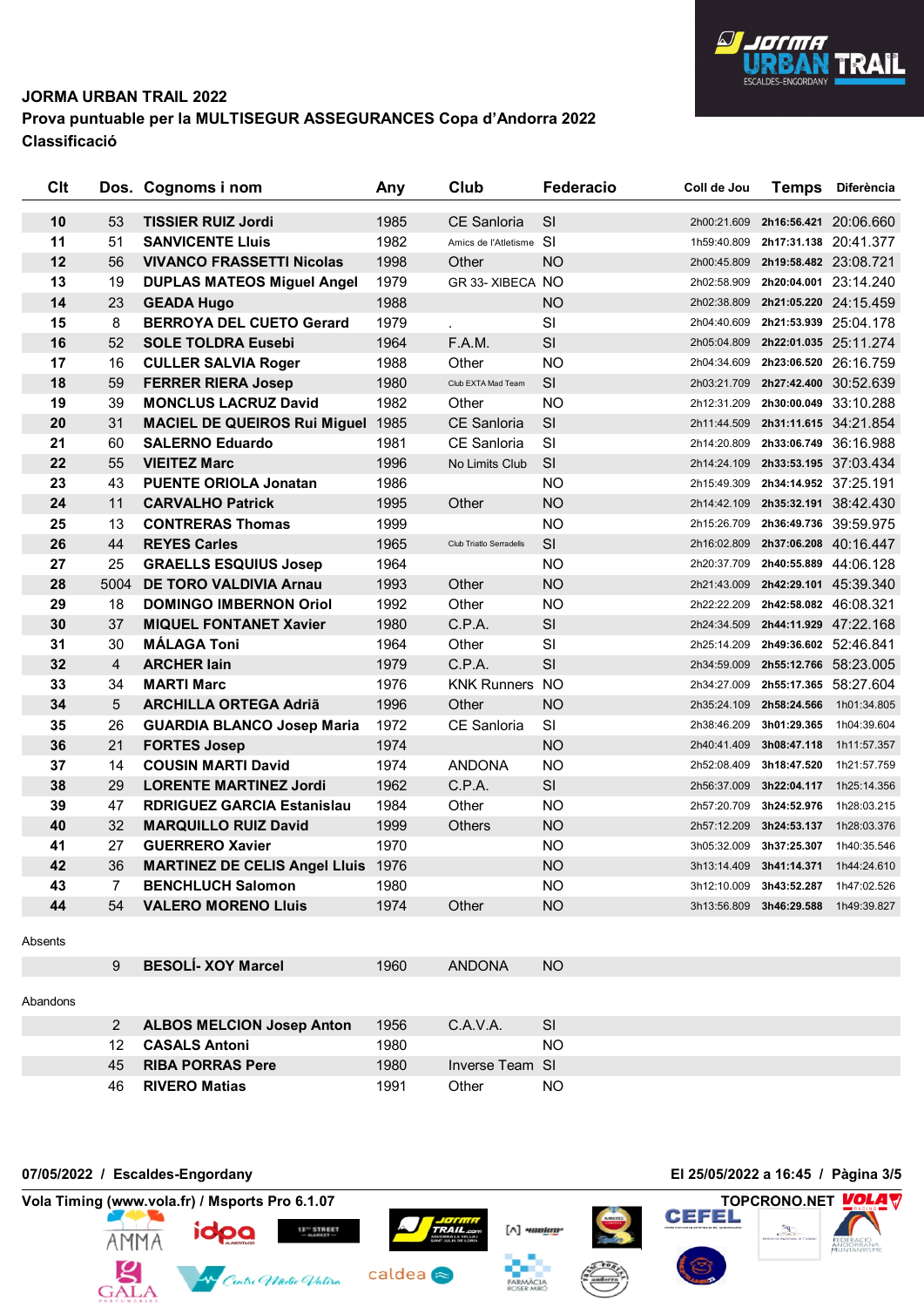

### **Prova puntuable per la MULTISEGUR ASSEGURANCES Copa d'Andorra 2022 Classificació**

| Clt           |    | Dos. Cognoms i nom  | Any  | Club  | Federacio       | Coll de Jou | <b>Temps</b> | <b>Diferència</b> |
|---------------|----|---------------------|------|-------|-----------------|-------------|--------------|-------------------|
| S-U20 M 21 Km |    |                     |      |       |                 |             |              |                   |
| 1             | 48 | <b>ROGÉ David</b>   | 2003 |       | E.C.P.C.G.R. SI | 1h51:15.509 | 2h08:51.364  |                   |
|               |    |                     |      |       |                 |             |              |                   |
|               |    |                     |      |       |                 |             |              |                   |
| S-O40 F 21 Km |    |                     |      |       |                 |             |              |                   |
| 1             | 24 | <b>GIBSON Anjie</b> | 1981 | Other | <b>NO</b>       | 2h50:06.509 | 3h14:21.416  |                   |

#### S-O40 M 21 Km

GALA

| 1            | 33             | <b>MARTÍ-NEZ BERGUILLO Josep Maria</b> | 1982 | Secció Esportiva Bloc Café | NO.       | 1h58:05.209 | 2h13:57.052           |                       |
|--------------|----------------|----------------------------------------|------|----------------------------|-----------|-------------|-----------------------|-----------------------|
| $\mathbf{2}$ | 5007           | <b>ERENA RIBAS Dani</b>                | 1982 | Otso team                  | <b>SI</b> | 1h57:45.809 | 2h14:19.142           | 22.090                |
| 3            | 51             | <b>SANVICENTE LIUIS</b>                | 1982 | Amics de l'Atletisme SI    |           | 1h59:40.809 | 2h17:31.138           | 3:34.086              |
| 4            | 19             | <b>DUPLAS MATEOS Miguel Angel</b>      | 1979 | GR 33- XIBECA NO           |           | 2h02:58.909 | 2h20:04.001           | 6:06.949              |
| 5            | 8              | <b>BERROYA DEL CUETO Gerard</b>        | 1979 |                            | <b>SI</b> | 2h04:40.609 | 2h21:53.939           | 7:56.887              |
| 6            | 59             | <b>FERRER RIERA Josep</b>              | 1980 | Club EXTA Mad Team         | SI        | 2h03:21.709 | 2h27:42.400           | 13:45.348             |
| 7            | 39             | <b>MONCLUS LACRUZ David</b>            | 1982 | Other                      | NO.       | 2h12:31.209 |                       | 2h30:00.049 16:02.997 |
| 8            | 60             | <b>SALERNO Eduardo</b>                 | 1981 | CE Sanloria                | SI        | 2h14:20.809 | 2h33:06.749 19:09.697 |                       |
| 9            | 37             | <b>MIQUEL FONTANET Xavier</b>          | 1980 | C.P.A.                     | <b>SI</b> | 2h24:34.509 |                       | 2h44:11.929 30:14.877 |
| 10           | 4              | <b>ARCHER lain</b>                     | 1979 | C.P.A.                     | SI        | 2h34:59.009 | 2h55:12.766 41:15.714 |                       |
| 11           | 34             | <b>MARTI Marc</b>                      | 1976 | <b>KNK Runners NO</b>      |           | 2h34:27.009 |                       | 2h55:17.365 41:20.313 |
| 12           | 21             | <b>FORTES Josep</b>                    | 1974 |                            | <b>NO</b> | 2h40:41.409 |                       | 3h08:47.118 54:50.066 |
| 13           | 14             | <b>COUSIN MARTI David</b>              | 1974 | <b>ANDONA</b>              | <b>NO</b> | 2h52:08.409 | 3h18:47.520           | 1h04:50.468           |
| 14           | 36             | <b>MARTINEZ DE CELIS Angel Lluis</b>   | 1976 |                            | NO.       | 3h13:14.409 | 3h41:14.371           | 1h27:17.319           |
| 15           | $\overline{7}$ | <b>BENCHLUCH Salomon</b>               | 1980 |                            | NO.       | 3h12:10.009 | 3h43:52.287           | 1h29:55.235           |
| 16           | 54             | <b>VALERO MORENO Lluis</b>             | 1974 | Other                      | NO.       | 3h13:56.809 | 3h46:29.588           | 1h32:32.536           |
| Abandons     |                |                                        |      |                            |           |             |                       |                       |

| 12 CASALS Antoni        | 1980.                   | NΟ |
|-------------------------|-------------------------|----|
| <b>RIBA PORRAS Pere</b> | 1980<br>Inverse Team SI |    |

|         | S-050 F 21 Km   |    |                                |      |                     |           |             |                       |  |
|---------|-----------------|----|--------------------------------|------|---------------------|-----------|-------------|-----------------------|--|
|         | 1               | 3  | <b>ALMEIDA Sandra</b>          | 1971 | Club Mountain Women | -SI       | 2h44:27.509 | 3h06:37.699           |  |
|         | $\mathbf{2}$    | 17 | DE LA FUENTE Maria Del Pino    | 1970 | C.P.A.              | <b>SI</b> | 3h21:40.809 | 3h50:06.446 43:28.747 |  |
| Absents |                 |    |                                |      |                     |           |             |                       |  |
|         |                 | 57 | <b>VILARDELL TRENCH Silvia</b> | 1970 |                     | NO.       |             |                       |  |
|         |                 |    |                                |      |                     |           |             |                       |  |
|         | $S-O50 M/21 Km$ |    |                                |      |                     |           |             |                       |  |
|         | 1               | 52 | <b>SOLE TOLDRA Eusebi</b>      | 1964 | F.A.M.              | <b>SI</b> | 2h05:04.809 | 2h22:01.035           |  |
|         |                 |    |                                |      |                     |           |             |                       |  |

#### **07/05/2022 / Escaldes-Engordany El 25/05/2022 a 16:45 / Pàgina 4/5 Vola Timing (www.vola.fr) / Msports Pro 6.1.07 TOPCRONO.NET TOPCRONO.NET** idpa *LIGHT*<br>TRAIL 13<sup>%</sup> STREET<br>- MARKET-[^] *468km* AMMA

caldea<sup>®</sup>

**Contre Wadie Valira**